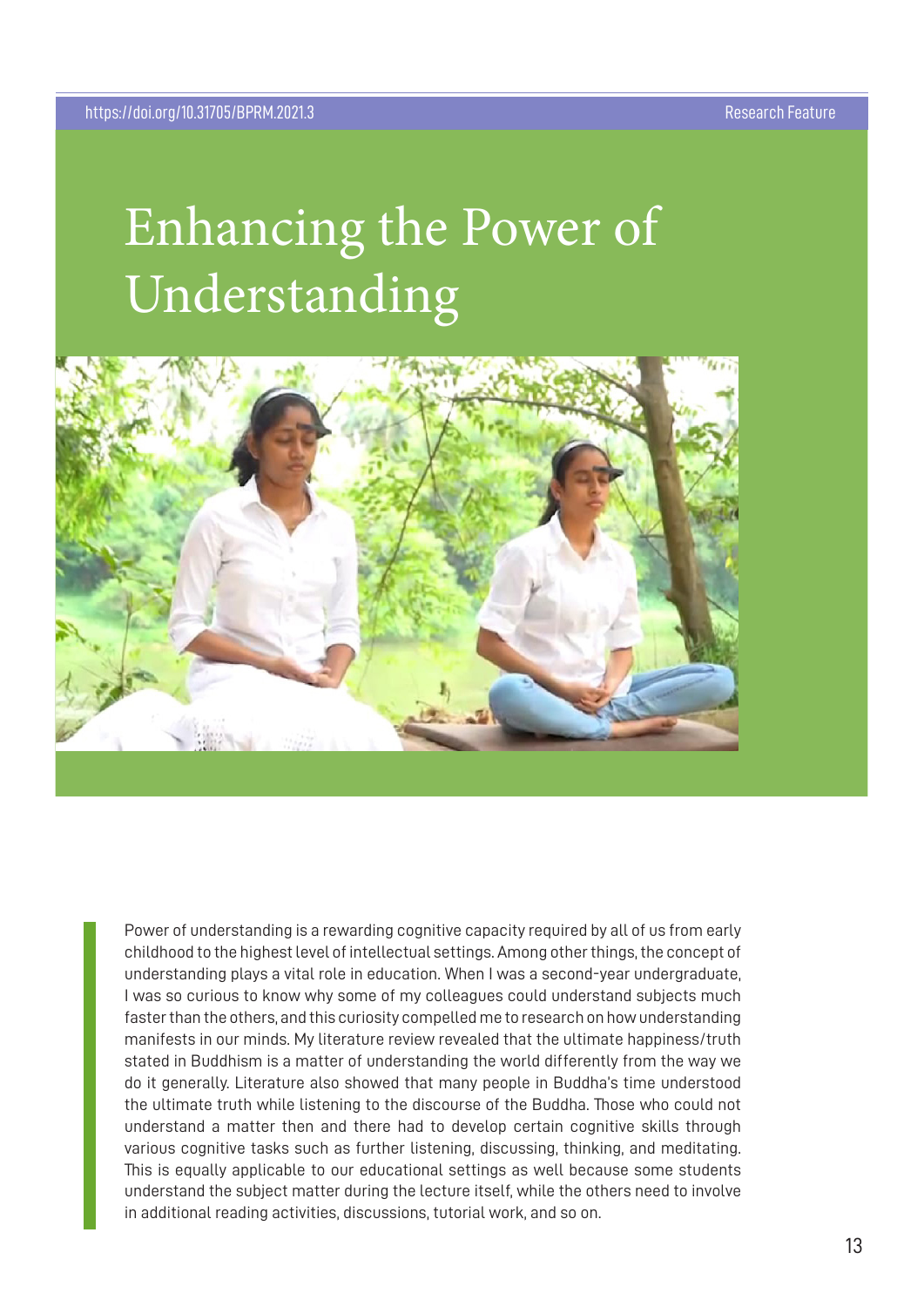## Research Feature





Having read the discourse on Satipatthana [1], I discovered mindfulness as the foundation for understanding a subject matter. Mindfulness can be primarily seen as the present moment awareness of anything we experience in an impartial manner. Literature shows two major benefits of mindfulness (sampajano satima) to enable understanding. The first benefit of mindfulness is the effortless and swift recalling of the relevant knowledge at the correct time. The exciting second benefit of mindfulness is the ability to facilitate the understanding of new knowledge. Bringing the relevant subject matter to the surface effortlessly and solving previously unsolved problems are two phenomena that we experience in answering at examinations. If the mindfulness is low, the correct answer might surface after the examination. This finding reminds us that reading notes and books, answering past papers, doing practical work, and participating in discussions are techniques we used to improve mindfulness required for exams.

It should be noted that in addition to reading, discussing, working out past papers, etc. there are general exercises that help to cultivate mindfulness. Certain tasks such as medical surgeries, mathematical calculations, shooting, and walking on uneven surfaces etc. naturally require higher levels of mindfulness. Accordingly, people have introduced various exercises for improving mindful $66$  The findings encourage the conduct of further research to benchmark mindfulness based on EEG waves and to set a standard for mindfulness research and practice

ness. In the recent past, a huge volume of research has been conducted on mindfulness interventions and to study the effect of mindfulness for various purposes including stress reduction, emotional balance, and enhancement of retention power and capacity to think [2] . Much of such research have been focused on realizing mindfulness through the analysis of EEG signals [3].

With this background, I have been engaged over the last decade, in investigating how the current